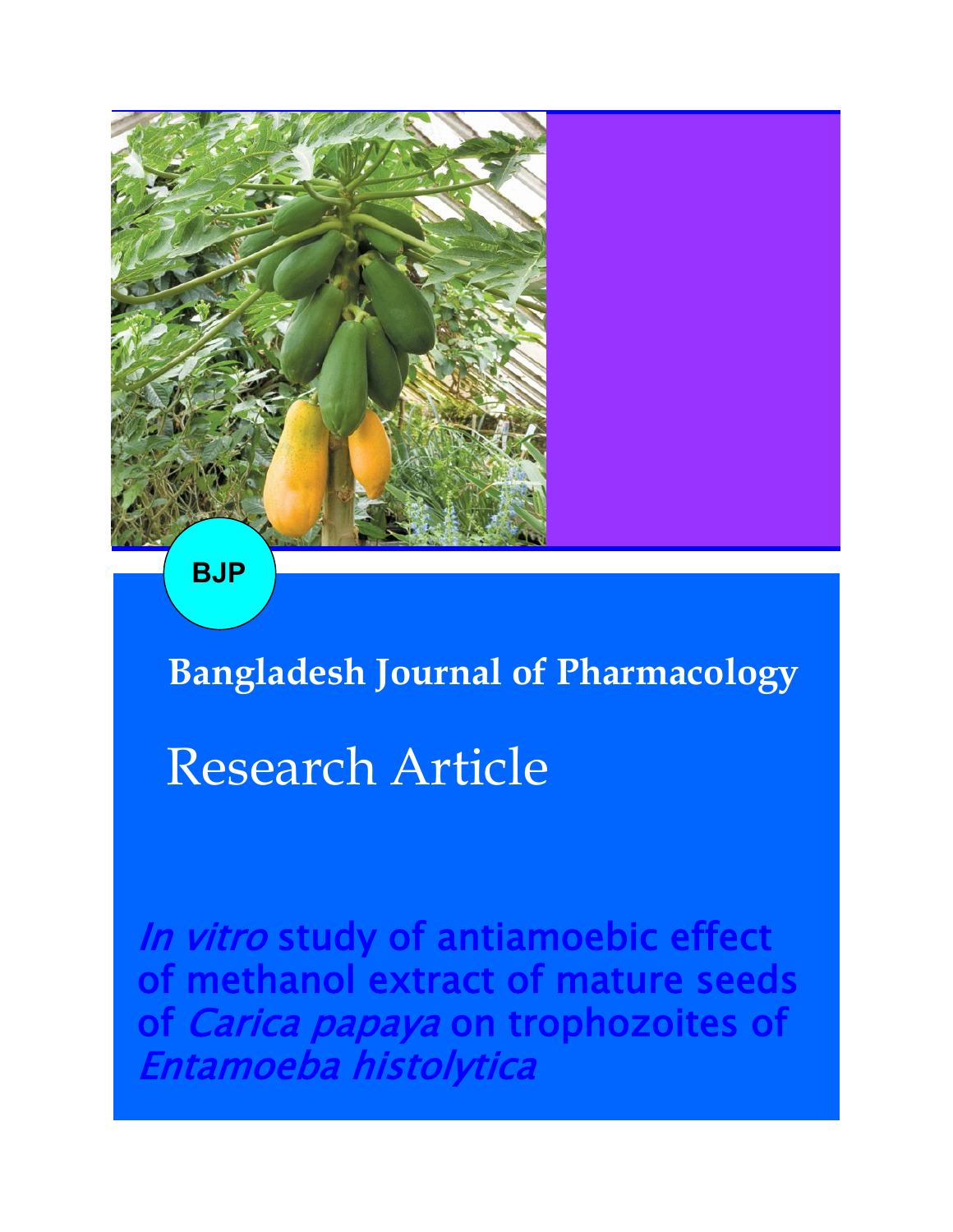A Journal of the Bangladesh Pharmacological Society (BDPS) **Bangladesh J Pharmacol 2010; 5: 45-47**

Journal homepage: www.banglajol.info Abstracted/indexed in Academic Search Complete, Agroforestry Abstracts, Asia Journals Online, Bangladesh Journals Online, Biological Abstracts, BIO-SIS Previews, CAB Abstracts, Current Abstracts, Directory of Open Access Journals, EMBASE/Excerpta Medica, Google Scholar, HINARI (WHO), Interna-<br>tional Pharmaceutical Abstracts, Open J-gate, Science Citation Index Expande

**ISSN**: 1991-0088

# In vitro study of antiamoebic effect of methanol extract of mature seeds of *Carica papaya* on trophozoites of *Entamoeba histolytica*

## **Sujit Kumar Sarker<sup>1</sup> , Nilufar Begum2, Dinesh Mondal3, Md. Abdullah Siddique3 and Mohammad A. Rashid<sup>4</sup>**

<sup>1</sup>*Department of Pharmacology and Therapeutics, Dhaka Medical College, Dhaka 1000, Bangladesh; <sup>2</sup>Department of Pharmacology and Therapeutics, Shahabuddin Medical College, Dhaka 1212, Bangladesh; <sup>3</sup>Parasitology Laboratory, ICDDR,B Dhaka 1212, Bangladesh; <sup>4</sup>Department of Pharmaceutical Chemistry, Faculty of Pharmacy, University of Dhaka 1000, Bangladesh.*

| <b>Article Info</b>                                                                                                                                                                                                                                                                                                                                                                                                 |  | <b>Abstract</b>                                                                                                                                                                                                                                                                                                                                                                                                                                   |
|---------------------------------------------------------------------------------------------------------------------------------------------------------------------------------------------------------------------------------------------------------------------------------------------------------------------------------------------------------------------------------------------------------------------|--|---------------------------------------------------------------------------------------------------------------------------------------------------------------------------------------------------------------------------------------------------------------------------------------------------------------------------------------------------------------------------------------------------------------------------------------------------|
| 11 May 2010<br>Received:<br>12 June 2010<br>Accepted:<br><b>Available Online:</b><br>22 June 2010<br>DOI: 10.3329/bip.v5i1.5003<br>Cite this article:<br>Sarker SK, Begum N, Mondal D, Sid-<br>dique MA, Rashid MA. In vitro study<br>of antiamoebic effect of methanol<br>extract of mature seeds of Carica papa-<br>ya on trophozoites of Entamoeba histo-<br>lytica. Bangladesh J Pharmacol. 2010;<br>$5:45-47.$ |  | Antiamoebic activity of methanol extract of mature seeds of <i>Carica papaya</i> was<br>tested in vitro on axenic culture of Entamoeba histolytica using metronidazole as<br>a reference amoebicidal agent. The MIC of seed extract was $>62.5 \mu g/ml$ as<br>compared to <0.8 $\mu$ g/mL for metronidazole. The present study suggests that<br>the mature seeds of C. papaya have antiamoebic effect but less pronounced<br>than metronidazole. |

#### **Introduction**

A large number of populations in Bangladesh are suffered from amoebiasis caused by *Entamoeba histolytica*. Only limited numbers of drugs are available for the treatment of amoebiasis. Among them metronidazole is used for many years. But indiscriminate use may cause drug resistance in future (Bansal et al., 2006). To overcome this problem we have to find out more antiamoebic drugs. Plants may be a good source. The antiamoebic effect of *Carica papaya* (seed), *Mangifera indica* (stem bark) and marine sponge *Haliclona exigua* have been reported elsewhere (Tona et al., 1998; Calzada et al., 2006; Lakshmi et al., 2009). The minimum inhibitory concentration (MIC) values of *C. papaya* were conflicting. Therefore the present study was conducted to evaluate the effectiveness of mature seeds of papaya against *E. histolytica*, using metronidazole as a reference standard.

# **Materials and Methods**

#### *Plant materials*

Dried mature seeds of *C. papaya* were collected from Manikgonj in November, 2006. The plants were identified at Bangladesh National Herbarium, Dhaka where a voucher specimen has been deposited (DACB accession number was 31374) for this collection.

#### *Preparation of extract*

Dried papaya seeds were first ground to a coarse powder and then methanol extract was prepared by macerating powdered seeds in methanol for a week. Then the slurry was first filtered and solvent was evaporated under reduced pressure by using a rotary evaporator. Then the extract thus obtained was stored until *in vitro* antiamoebic test.

#### *Culture of E. histolytica*



This work is licensed under a Creative Commons Attribution 4.0 License. You are free to copy, distribute and perform the work. You must attribute the work in the manner specified by the author or licensor.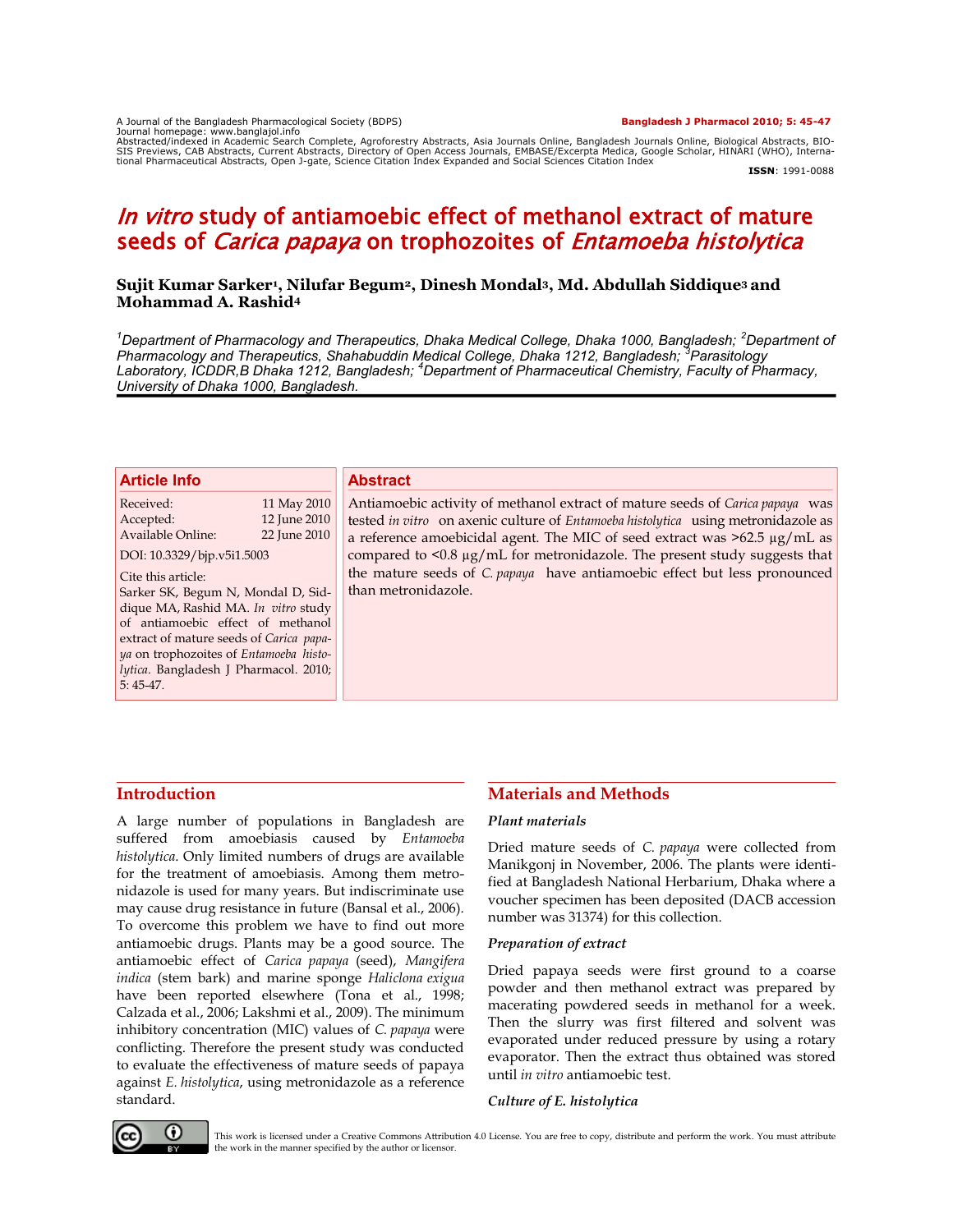

Figure 1: Mean growth of *E. histolytica* in presence of extract of *C. papaya* (A) and metronidazole (B)

DS 4 868 strain of *E. histolytica* was used in the present study. Here, established axenic culture *of E. histolytica* and LYI-S-2 culture media was kindly provided by Dr. Rashidul Haque, Head of Parasitology Laboratory, ICDDR,B Dhaka.

#### *Serial dilutions*

Serial dilutions of stock solution in culture medium were conducted in 24 well culture plates. For the extract, serial dilutions were conducted to get 2000 to 15.6 µg/mL and for metronidazole solutions were made from 200 to  $0.8 \mu g/mL$ .

#### *Trials of the study*

Several trials were conducted for the study. Each trial included blank (only culture medium), control (culture medium and *E. histolytica*) and test (extract or metronidazole, culture medium and *E. histolytica*).

#### *Count of E. histolytica*

After incubation for 48 hours at 37°C viable trophozoites of *E. histolytica* were counted with the aid of Neubauer's cell of hemocytometer.

# **Results**

Antiamoebic activity of mature seeds of *C. papaya* was investigated under different experimental conditions for determination of MIC. The MIC is considered as the gold standard for determining the antiamoebic test *in vitro* (Andrew, 2001). In this study MIC was defined as the lowest concentration of seed extract and metronidazole that inhibited the growth of *E. histolytica*  after 48 hours incubation.

All the trials of *C. papaya* suggested that the methanol extract of mature seeds of *C. papaya* had antiamoebic

effect on trophozoites of *E. histolytica* and the MIC value was >62.5 µg/mL (p<0.001). Figure 1A shows the statistical analyses of the extract study. It shows the mean growth of *E. histolytica*. In this study concentrations of extract were 2000, 1000, 500, 250, 125, 62.5, 31.3, 15.6 µg/mL. It was evident that the growth of organism occurred at the extract concentration of 0 to 63 µg/mL where 0 µg/mL was the control and growth was inhibited at the extract concentration of 125 to 2,000 µg/mL. Therefore, the MIC was >62.5 but <125 µg/mL.

Figure 1B shows the statistical analyses of the metronidazole study. It shows the mean growth of *E. histolytica*. In this study concentrations of metronidazole were 200, 100, 50, 25, 12.5, 6.3, 3.1, 1.6 and 0.8 µg/mL. It was evident that growth of organism was inhibited at all concentrations, except  $0 \mu g/mL$  which was the control. In control there was increased count of organism compared with initial count. But growth of organism was inhibited by all the concentrations of metronidazole, which was also compared with initial count. Therefore, the MIC was <0.8 µg/ mL.

## **Discussion**

In this study, the methanol extract of mature seeds of *C. papaya* was tested for its antiamoebic activity. Axenic culture of *E. histolytica* by LYI-S-2 medium is a newer procedure, which involving gradual adaptation of the parasite to a new way of life (Clark and Diamond, 2002). During the study several trials were conducted but only few trials were accepted. Others failed due to contamination of axenic culture. For this study only non -contaminated axenic culture was used.

Previous study reported the MIC value of aqueous extract of mature seeds of *C. papaya* was <7.8 µg/mL and that of immature seeds was 62.5 µg/ mL and MIC